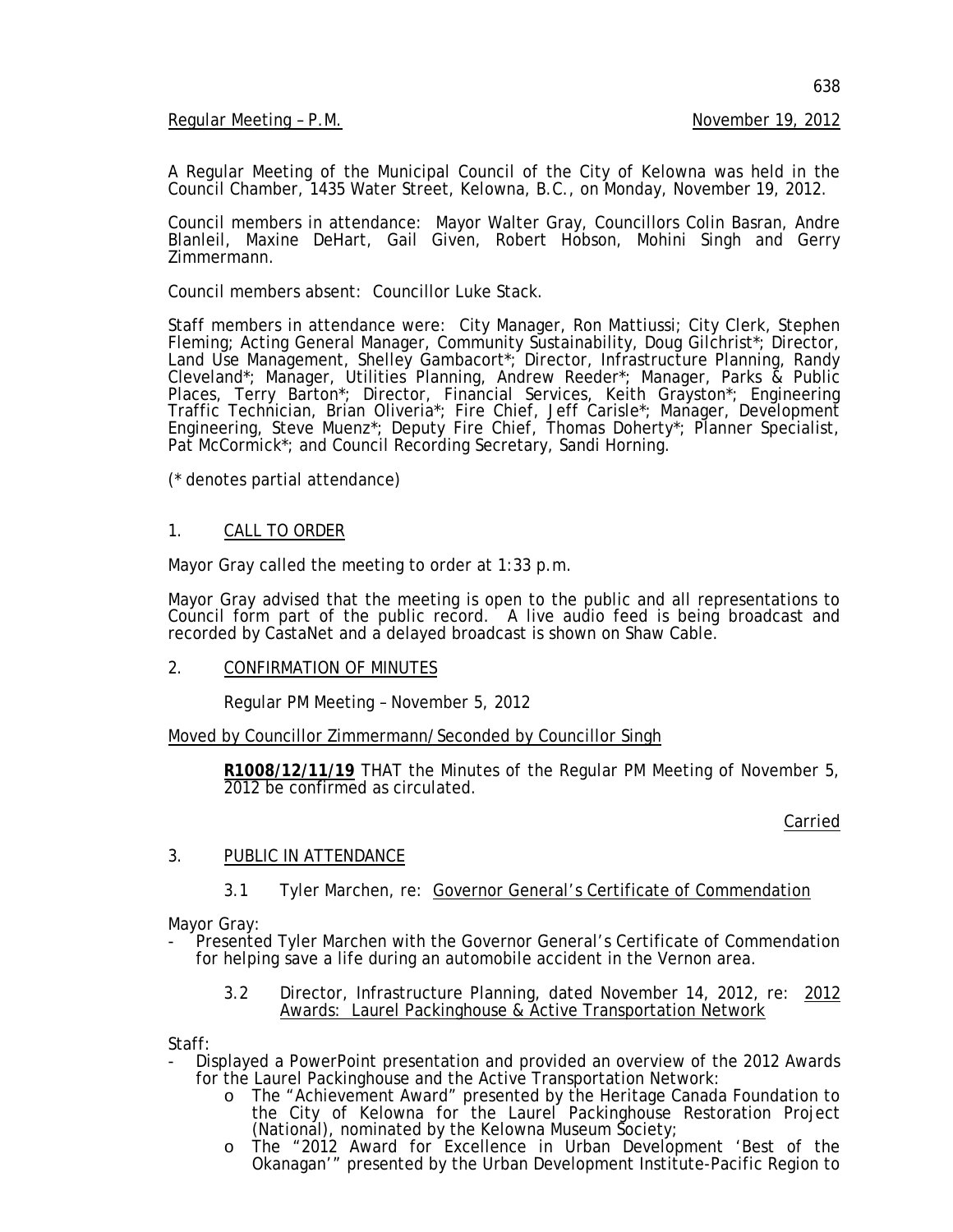the City of Kelowna for the Laurel Packinghouse Restoration Project (Provincial), nominated by Meiklejohn Architects; and

- o The "2012 Sustainability Urban Transportation Award" presented by the Transportation Association of Canada to the City of Kelowna for the City of Kelowna 20-year Servicing Plan – 2030 Active Transportation Program (National), nominated by the Department of Infrastructure Planning.
- Wayne Wilson of the Kelowna Museum Society presented Mayor Gray with the Achievement Award on behalf of the City of Kelowna.
- Kevin Edgecombe of Edgecombe Builders presented Mayor Gray with the 2012 Award for Excellence in Urban Development 'Best of the Okanagan'" on behalf of the City of Kelowna.
- The City's Director, Infrastructure Planning presented Mayor Gray with the 2012 Sustainability Urban Transportation Award on behalf of the City of Kelowna.
- 4. DEVELOPMENT APPLICATION REPORTS & RELATED BYLAWS
	- 4.1 Land Use Management Department, dated November 5, 2012, re: Rezoning Application No. Z11-0083 - Arnold & Melitta Frank (Protech Consultants Ltd.) – 1429 KLO Road

Staff:

- Responded to questions from Council regarding potential pedestrian access through the site.
- Responded to questions from Council regarding the potential upgrades/extension to Bothe Road and advised that for this project, Bothe Road will be used as an emergency access road.

- Council:<br>- Inquired about the timing of future Bothe Road access.
- Inquired about the timing of future Bothe Road access.<br>- Inquired about the lack of east-west pedestrian access across the subject property.<br>- Inquired as to how the property ownership/pad rental/strata interaction would
- work.
- Suggested that the Applicant have a good communication plan with the neighbours to avoid any misconceptions as to what will be constructed should the rezoning be approved.

#### Moved by Councillor Hobson/Seconded by Councillor Zimmermann

**R1009/12/11/19** THAT Rezoning Application No. Z11-0083 to amend the City of Kelowna Zoning Bylaw No. 8000 by changing the zoning classification of Lot 52, DL131, ODYD, Plan 186, Except Plan KAP78326, located on 1429 KLO Road, Kelowna, BC from the A1 – Agriculture 1 zone to the RM7 – Mobile Home Park zone, be considered by Council;

AND THAT the Zone Amending Bylaw be forwarded to a Public Hearing for further consideration;

AND THAT final adoption of the Zone Amending Bylaw be considered in conjunction with Council's consideration of a Development Variance Permit and a Development Permits for the subject property;

AND THAT final adoption of the Zone Amending Bylaw be considered subsequent to the registration of a Section 219 Restrictive Covenant on title restricting the form of dwelling to "modular" units meeting the CSA A-277 standard;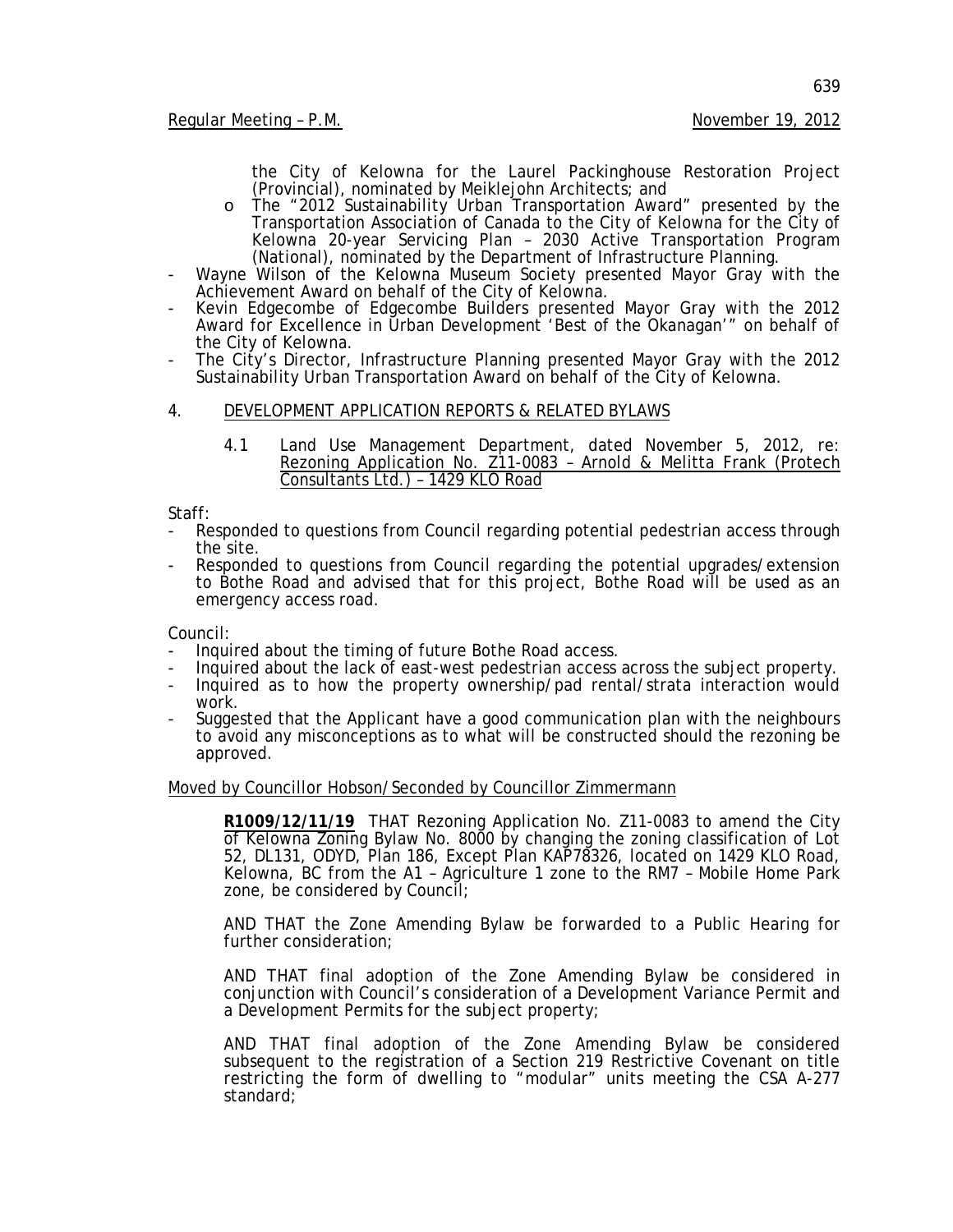AND FURTHER THAT final adoption of the Zone Amending Bylaw be considered subsequent to the requirements of the Development Engineering Branch being completed to their satisfaction.

Carried

4.1.1 Bylaw No. 10782 (Z11-0083) – Arnold & Melitta Frank (Protech Consultants Ltd.) – 1429 KLO Road

Moved by Councillor Given/Seconded by Councillor Zimmermann

**R1010/12/11/19** THAT Bylaw No. 10782 be read a first time.

Carried

4.2 Land Use Management Department, dated November 6, 2012, re: Rezoning Application No. Z12-0059 – Marianne Joy Hill (Ed Guy) – 250 & 260 Lake Avenue

Staff:

Responded to questions from Council regarding the preservation of the existing home at 260 Lake Avenue.

Council:

- Inquired whether there would be a Heritage Revitalization Agreement for the existing home as part of the development.
- Inquired whether or not the rezoning applied to both Lots 5 & 6.

Moved by Councillor Hobson/Seconded by Councillor Given

**R1011/12/11/19** THAT Rezoning Application No. Z12-0059 to amend the City of Kelowna Zoning Bylaw No. 8000 by changing the zoning classification of Lot 6, Block D, District Lot 14, ODYD Plan 2220, and Lot 5, Block D, District Lot 14, ODYD Plan 2220 located on Lake Avenue, Kelowna, BC from the RU1- Large Lot Housing zone to the RU3- Small Lot Housing zone be considered by Council;

AND THAT the zone amending bylaw be forwarded to a Public Hearing for further consideration;

AND THAT final adoption be subject to a tree protection plan for the Heritage London Plane tree on the South west corner of the site and the registration of a building envelope covenant;

AND FURTHER THAT final adoption of the zone amending bylaw be considered subsequent to the requirements of Development Engineering Branch being completed to their satisfaction.

Carried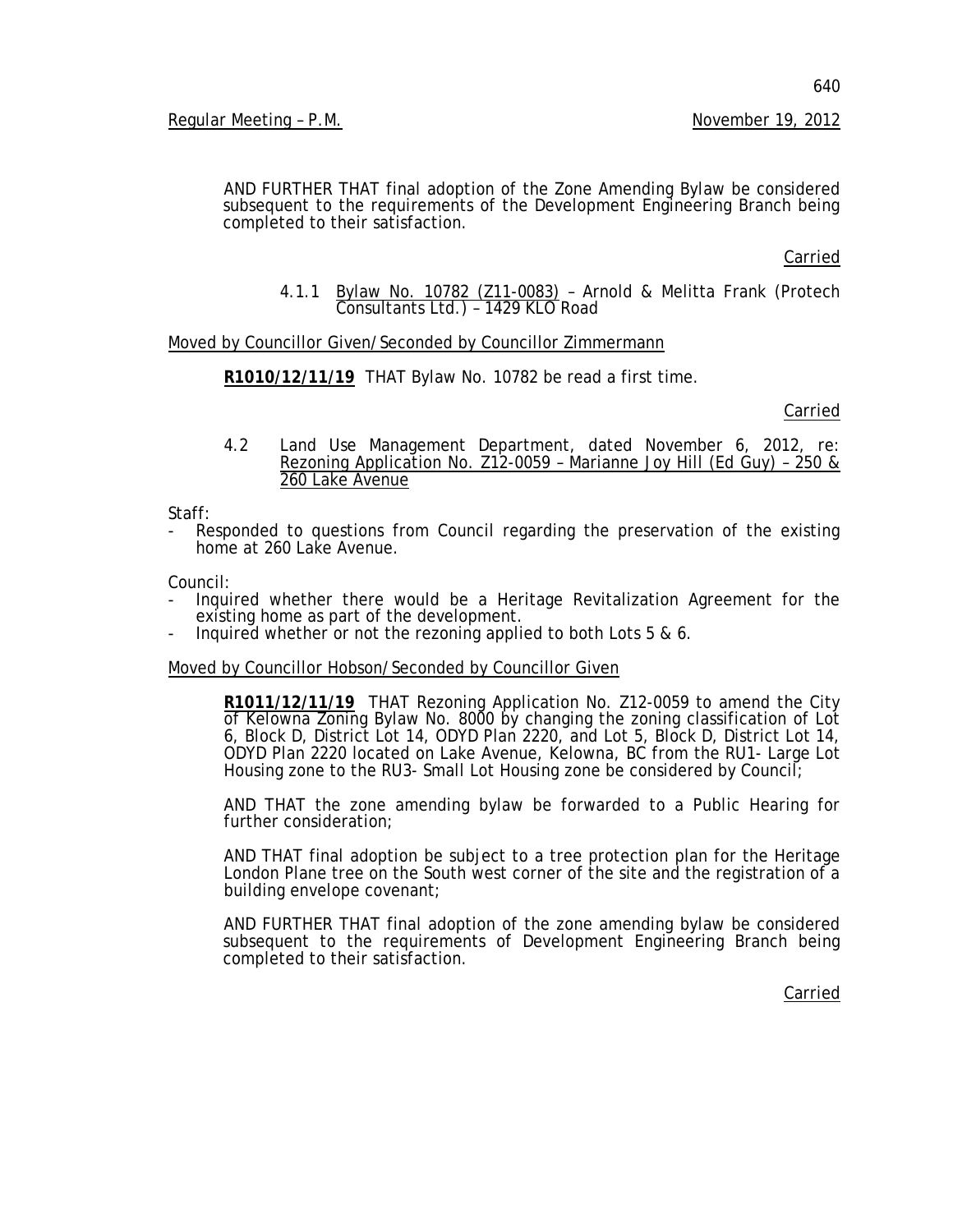641

4.2.1 Bylaw No. 10783 (Z12-0059) – Marianne Hill (Ed Guy) – 250 & 260 Lake Avenue

## Moved by Councillor Given/Seconded by Councillor Hobson

**R1012/12/11/19** THAT Council defers first reading consideration for Bylaw No. 10783 (Z12-0059) to the November 26, 2012 PM Council Meeting in order for staff to confirm the properties being rezoned.

Carried

#### 4.3 Land Use Management Department, dated November 8, 2012, re: Text Amendment Application No. TA12-0011 - City of Kelowna

## Moved by Councillor Hobson/Seconded by Councillor Given

**R1013/12/11/19** AND THAT Zoning Bylaw Text Amendment No. TA12-0011 to amend City of Kelowna Zoning Bylaw No. 8000, as outlined in Schedule 'A' of the Report of the Land Use Management Department dated November 8, 2012 be considered by Council;

AND THAT Zoning Bylaw Text Amendment No. TA12-0011 be forwarded to a Public Hearing for further consideration.

## Carried

4.3.1 Bylaw No. 10784 (TA12-0011) – City of Kelowna – Amendments to the RM6 – High Rise Apartment Housing zone

Moved by Councillor DeHart/Seconded by Councillor Zimmermann

**R1014/12/11/19** THAT Bylaw No. 10784 be read a first time.

## Carried

## 5. BYLAWS FOR ADOPTION (Development Related)

5.1 Bylaw No. 10291 (Z08-0071) - Tysen Properties Ltd. (Bill Bonn) - 543 South Crest Drive

Moved by Councillor Blanleil/Seconded by Councillor Basran

**R1015/12/11/19** THAT Bylaw No. 10291 be adopted.

Carried

## 6. NON-DEVELOPMENT APPLICATION REPORTS & RELATED BYLAWS

6.1 Fire Chief, dated November 9, 2012, re: Country Rhodes Fire Service Agreement

Fire Chief:

- Advised that the Agreement is scheduled to go to the Regional Board for consideration on November 26, 2012.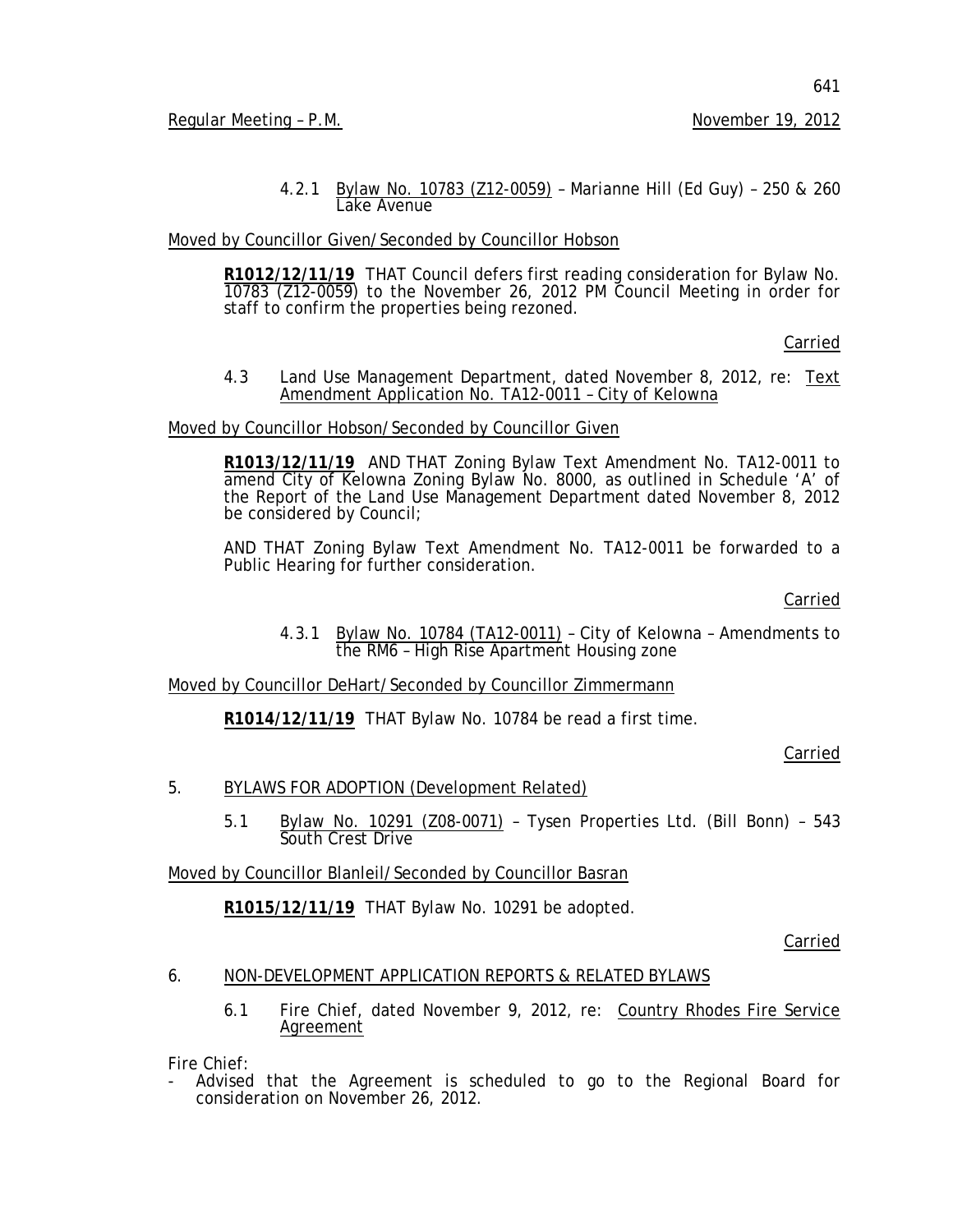642

#### Moved by Councillor Basran/Seconded by Councillor DeHart

**R1016/12/11/19** THAT Council receives, for information, the Report from the Fire Chief dated November 9, 2012 regarding the Country Rhodes Fire Service Agreement;

AND THAT Council authorizes the City to enter into a Fire Service Agreement for Country Rhodes with the Regional District of Central Okanagan, for a five (5) year term, in the form attached to the Report of the Fire Chief dated November 9, 2012;

AND FURTHER THAT the Mayor and City Clerk be authorized to execute the Fire Service Agreement.

Carried

6.2 Director, Financial Services, dated November 13, 2012, re: School Site Acquisition Charge

Staff:

Provided an overview of the School site Acquisition Charge process.

- Council:<br>- Inquired as to whether the charge could no longer be required in future.
- Inquired how the City collects the charge on behalf of School District No. 23.

Guest, Judy Shoemaker, School District No. 23 :

- Responded to questions from Council regarding how the School Site Acquisition Charge is determined and what happens to the charge in the future. There are specific parameters to trigger the charge and the charge may be amended depending upon student population growth and school site requirements.

#### Moved by Councillor Hobson/Seconded by Councillor Singh

**R1017/12/11/19** THAT Council receives, for information, the Report from the Director, Financial Services dated November 13, 2012 regarding the collection of the School Site Acquisition Charge.

Carried

6.3 Engineer Traffic Technician, Transportation & Mobility, dated November 14, 2012, re: Ellis Street Truck Route

Staff:

- Displayed a PowerPoint presentation and responded to questions from Council.

#### Moved by Councillor Basran/Seconded by Councillor Zimmermann

**R1018/12/11/19** THAT Council receives, for information, the report from the Engineering Traffic Technician, Transportation & Mobility dated November 14, 2012 regarding the Ellis Street Truck Route;

AND THAT Council directs staff to continue discussions with BC Ministry of Transportation and Infrastructure (MoTI) staff regarding potential upgrades to the intersection of Harvey Avenue (Highway 97) and Gordon Drive to accommodate a potential truck route closure of Ellis Street to heavy truck traffic effective Fall 2013;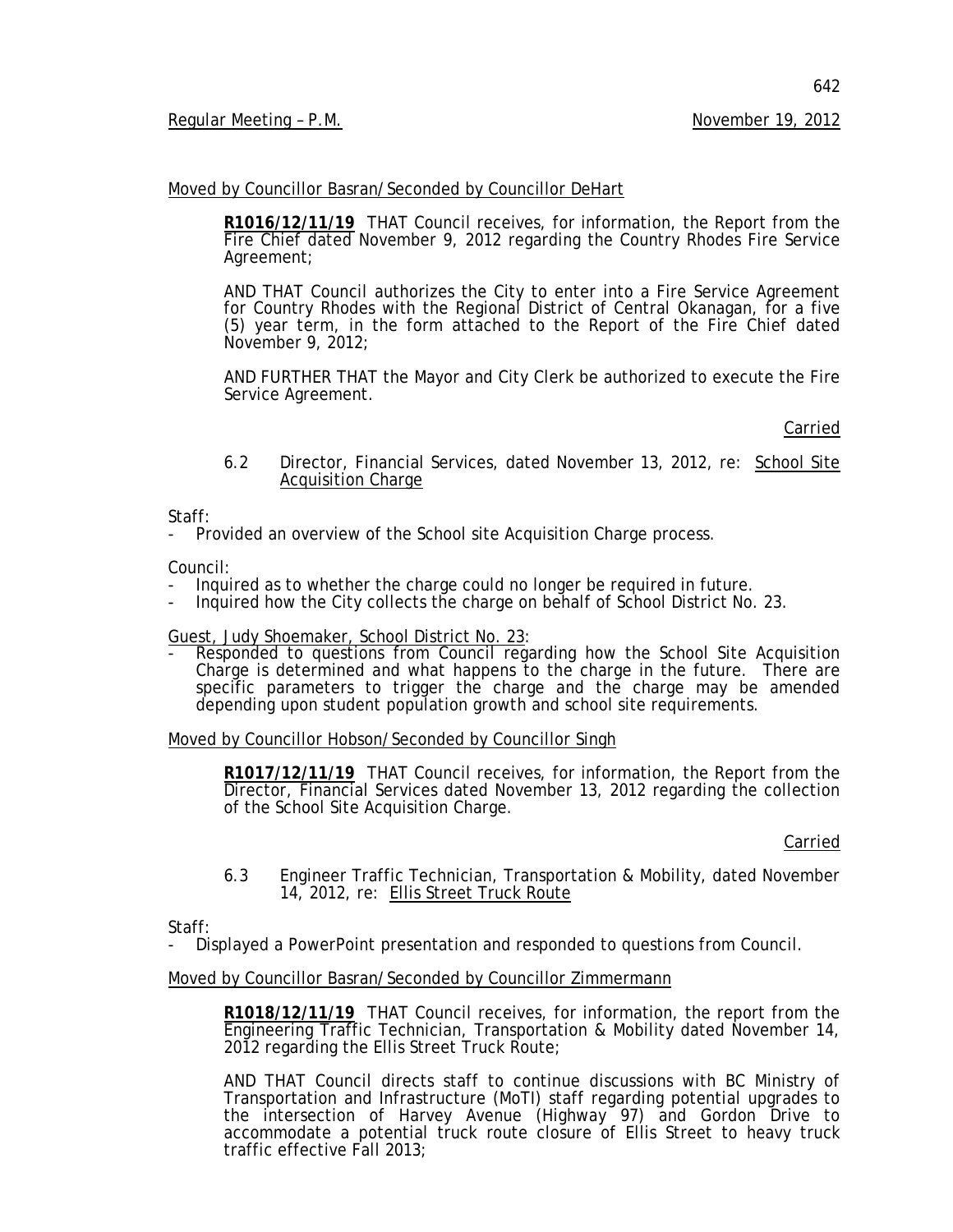AND FURTHER THAT Council directs staff to seek input from all affected businesses, residents, and stakeholders of the potential Ellis Street truck route closure and report back to Council on input received with a final recommendation.

Carried

6.4 Public Art Coordinator, dated November 14, 2012, re: Public Art Program Review

Staff:

Displayed a PowerPoint presentation, provided an overview of the "Action Items" and responded to questions from Council.

Moved by Councillor Hobson/Seconded by Councillor Singh

**R1019/12/11/19** THAT Council receives for information, the report dated November 14, 2012 from the Public Art Coordinator with regard to Public Art Program Review;

AND THAT Council approves the Public Art Framework and supports the Action Items set out in the report dated November 14, 2012 from the Public Art Coordinator;

AND FURTHER THAT Council approves the transfer of \$220,000 from the Public Art Reserve Fund for public art projects related to the Bernard Avenue Revitalization and the Library Parkade Expansion, as set out in the report dated November 14, 2012 from the Public Art Coordinator.

Carried

6.5 Manager, Utilities Planning, dated November 8, 2012, re: Kelowna Integrated Water Supply Plan & Memorandum of Understanding

Moved by Councillor Hobson/Seconded by Councillor Basran

**R1020/12/11/19** THAT Council receives, for information, the Report from the Manager, Utilities Planning, dated November 8, 2012 with respect to the Kelowna Integrated Water Supply Plan and Memorandum of Understanding;

AND THAT Council endorses the Kelowna Integrated Water Supply Plan;

AND THAT Council approves the Memorandum of Understanding, "Kelowna Integrated Water Supply – Implementation Plan" in the form attached to the Report of the Manager, Utilities Planning dated November 8, 2012;

AND FURTHER THAT Council authorizes the Mayor and City Clerk to execute the Memorandum of Understanding.

Carried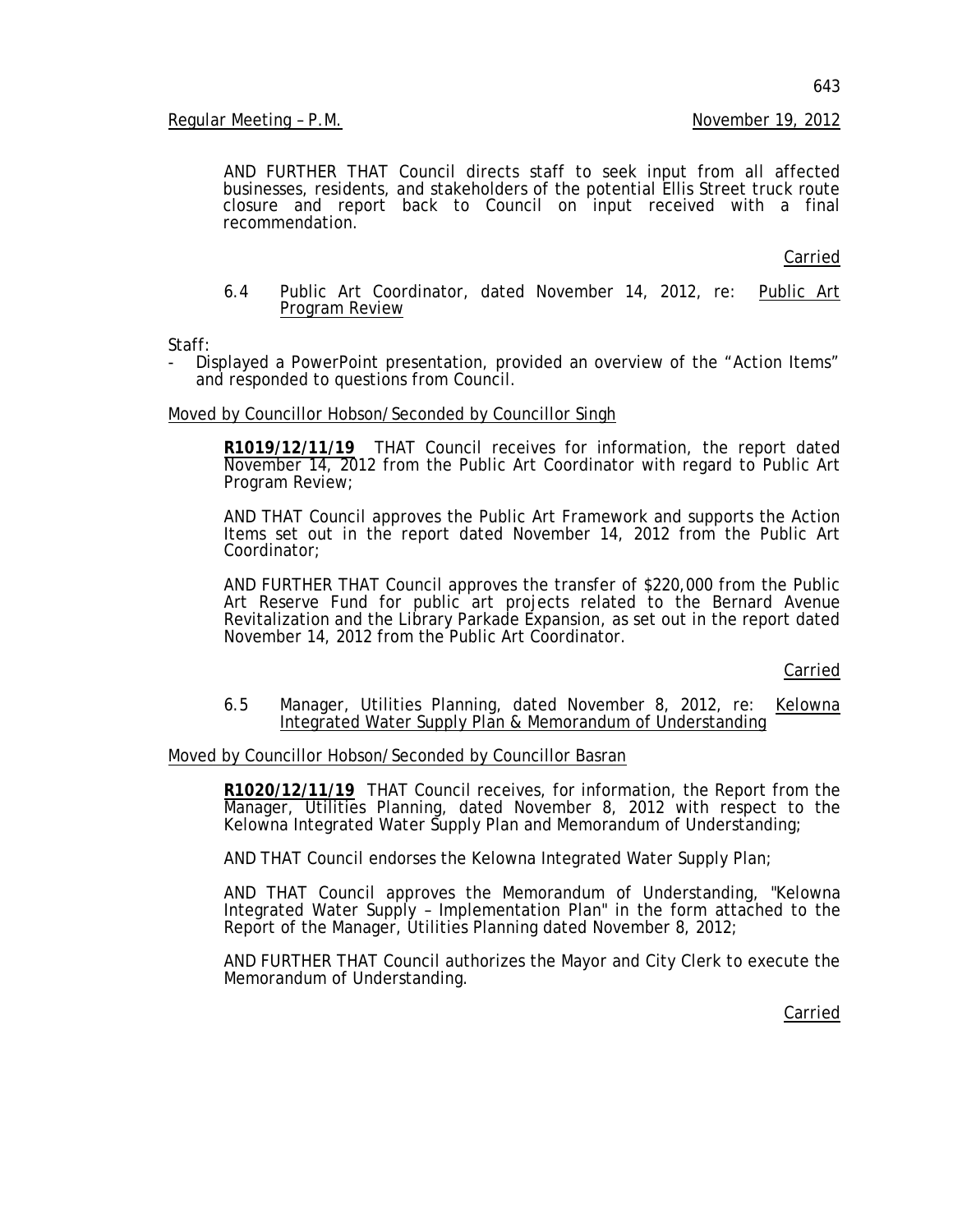6.6 Manager, Real Estate Services, dated November 13, 2012, re: Proposed Road Closure – Adjacent to 4465 Nottingham Road

Moved by Councillor Basran/Seconded by Councillor Blanleil

**R1021/12/11/19** THAT Council receives for information, the Report from the Manager, Real Estate Services dated November 13, 2012, recommending that Council adopt the proposed road closure of a portion of Rattenbury Court;

AND THAT Bylaw No. 10763, being proposed road closure of a portion of Rattenbury Court, be forwarded for reading consideration.

Carried

6.6.1 Bylaw No. 10763 – Road Closure Bylaw – Portion of 4465 Nottingham Road

Moved by Councillor Basran/Seconded by Councillor Blanleil

**R1022/12/11/19** THAT Bylaw No. 10763 be read a first, second and third time.

Carried

## 7. RESOLUTIONS

7.1 City Clerk, Draft Resolution, re: 2013 Council Meeting Schedule

City Clerk:

- Provided an overview of the proposed 2013 Council Meeting Schedule

Council:

Requested that the 2014 Budget Deliberation Meeting be moved from Thursday, December 19, 2013 to Thursday, December 12, 2013.

Moved by Councillor DeHart/Seconded by Councillor Given

**R1023/12/11/19** THAT the 2013 Council Meeting Schedule be adopted as follows:

Monday Regular Meetings<br>
January 14, 21 and 28 January 15 and 29<br>
February 4, 18 and 25 February 12 and 26 February 4, 18 and 25 February 12 and<br>March 4, 11, 18, and 25 March 12 and 26 March 4, 11, 18, and 25 March 12 and 26 April 8, 15, 22 and 29 April 9 and 23 May 6, 13 and 27 May 7 and 21 June 10, 17 and 24 July 15 and 29 July 2, 16 and 30 August 12 and 26 August 13 and 27<br>
September 9, 23 and 30 August 13 and 24 August 10 and 24 September 9, 23 and 30 September 10 and 30 September 10 and 22 October 7, 21 and 28 October 8 and 22<br>
November 4, 18 and 25 November 5 and 19 November 4, 18 and 25 November 5 and 19<br>December 2, 9, 12\* and 16 November 3 and 17 December 2, 9,  $12^*$  and 16

∗ December 12 – 2014 Budget Deliberations

Public Hearing/Regular Meetings<br>January 15 and 29

Carried